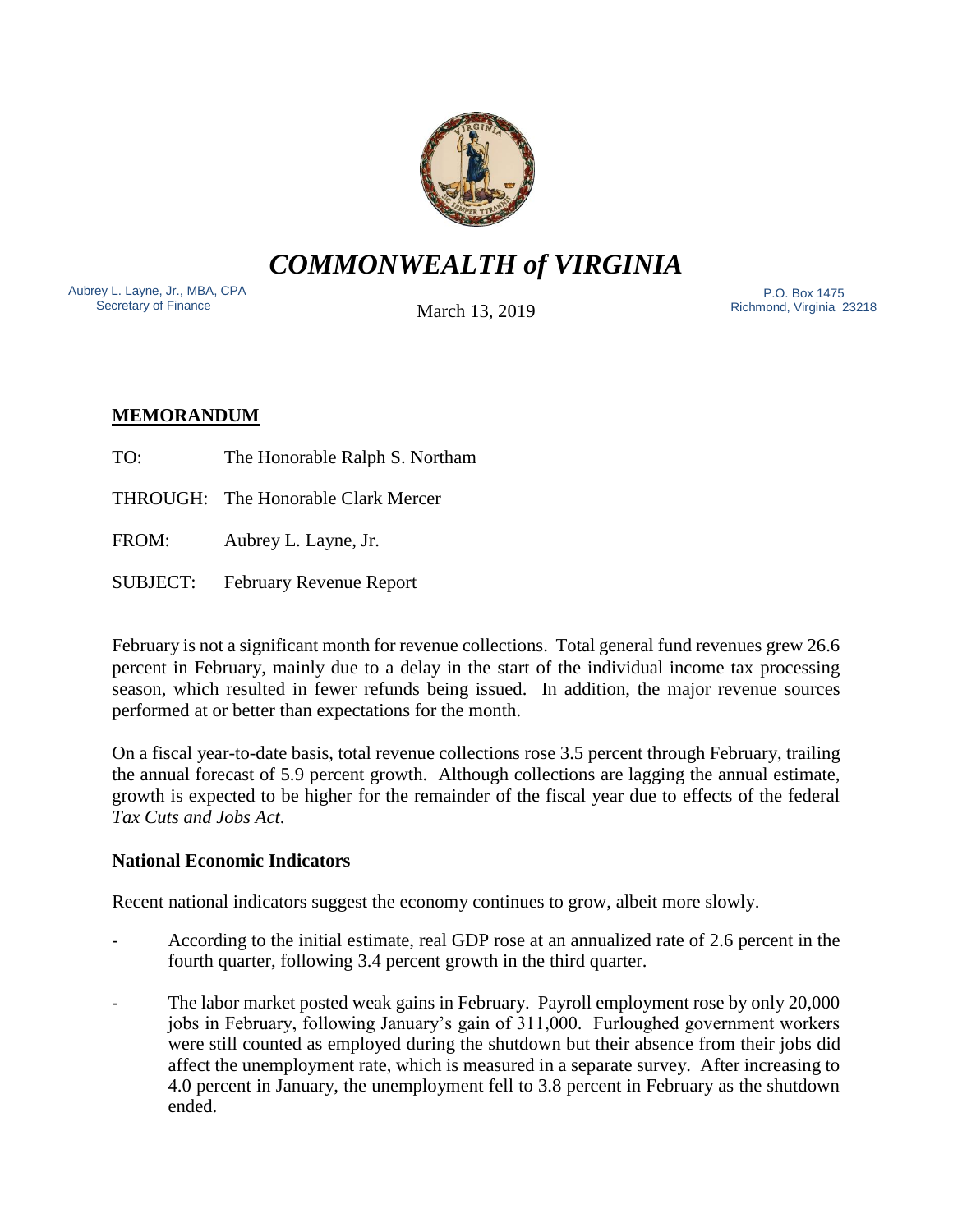March 13, 2019 Page 2 of 4

- Initial claims for unemployment fell by 3,000 to 223,000 during the week ending March 2. The four-week moving average also dropped by 3,000 to 226,250. The level of claims is consistent with a healthy labor market.
- The Conference Board's index of leading indicators fell 0.1 percent in January following no change in December and a slight increase in November. The index suggests that economic growth may weaken.
- Consumer confidence rebounded in February as the federal government shutdown ended. The Conference Board's index of consumer confidence jumped 9.7 points to 131.4 in February, erasing January's loss. Both the expectations and present conditions components contributed to the increase.
- Conditions in the manufacturing sector softened in February. Although the Institute of Supply Management index fell from 56.6 to 54.2, still it remains above the neutral threshold of 50.0 and is consistent with continued growth.
- The CPI was unchanged for the third consecutive month in January. The index stands 1.5 percent above January of 2018. Core inflation (excluding food and energy prices) rose by 0.2 percent, and is 2.1 percent above a year ago.
- At its January meeting, the Federal Reserve left the federal funds target rate range unchanged at 2.25 to 2.5 percent. Only one more increase in the target rate is expected in calendar year 2019.

### **Virginia Economy**

In Virginia, payroll employment rose 1.1 percent in January compared with last year. Northern Virginia posted growth of 1.8 percent; Hampton Roads rose 0.4 percent; and Richmond-Petersburg rose 1.4 percent. The seasonally adjusted unemployment rate was unchanged at 2.8 percent in January, the sixth consecutive month at this rate, which continues to be the lowest rate since April 2001.

The Virginia Leading Index declined 0.7 percent in January after remaining flat in December. Auto registrations and the U.S. leading index declined in January and initial claims rose; future employment was unchanged. The indexes for Northern Virginia, Roanoke, Richmond, Hampton Roads, Charlottesville, Harrisonburg, and Staunton decreased in January, while the indexes for Winchester, Blacksburg, Bristol, and Lynchburg rose.

### **February Revenue Collections**

February is not a significant month for revenue collections. Total general fund revenues grew 26.6 percent in February, mainly due to a delay in the start of the individual income tax processing season, which resulted in fewer refunds being issued. In addition, the major revenue sources performed at or better than expectations for the month.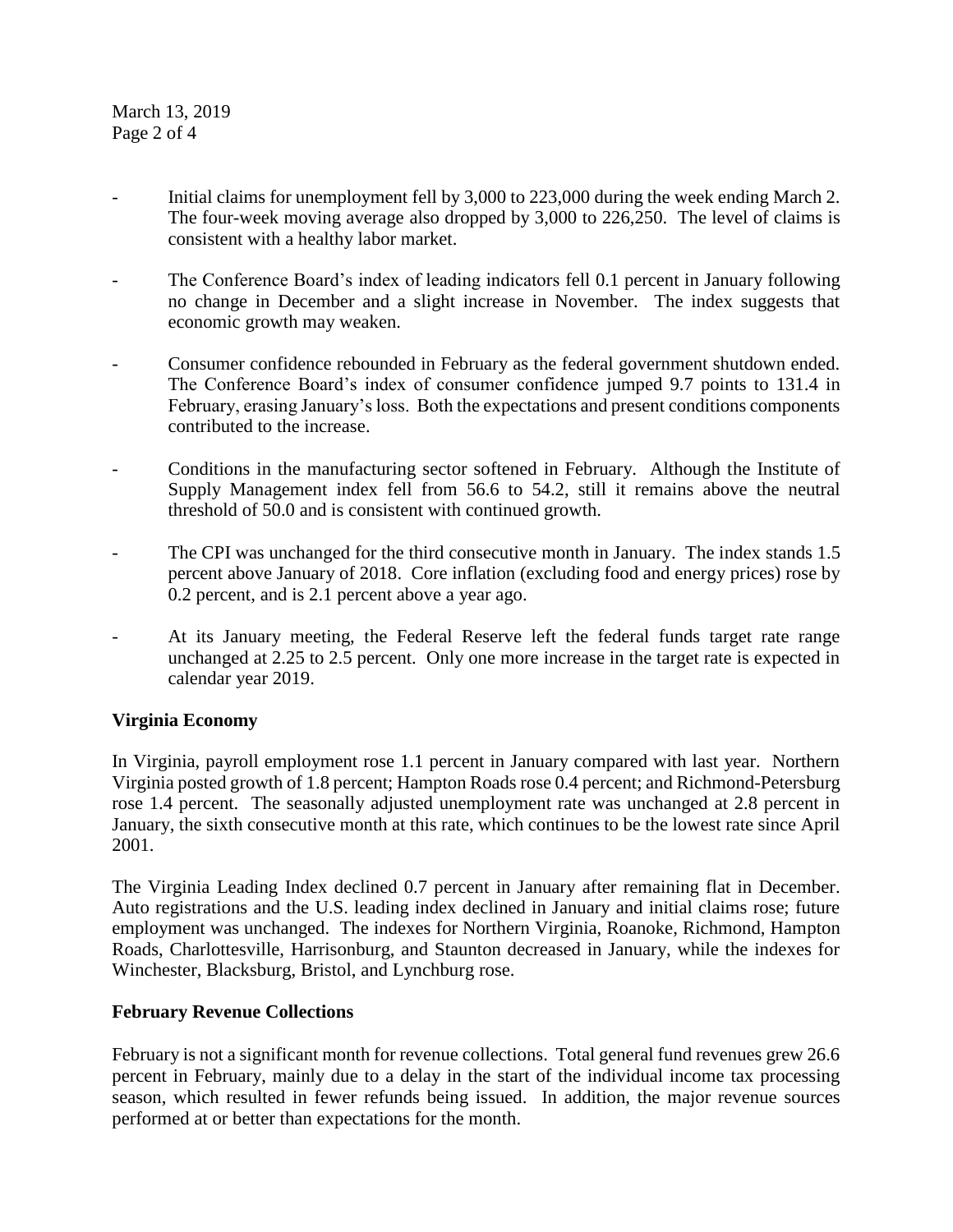March 13, 2019 Page 3 of 4

*Net Individual Income Tax (71% of general fund revenues)*: Through February, collections of net individual income tax rose 3.1 percent from the same period last year, lagging the annual estimate of 6.7 percent growth. As stated earlier, growth is expected to pick up in the second half of the fiscal year due to effects of the federal *Tax Cuts and Jobs Act*. Performance in each component of individual income tax is as follows:

*Individual Income Tax Withholding (62% of general fund revenues)*: Collections of payroll withholding taxes were essentially flat with a 0.1 percent decrease in February. This was expected given that last February saw 11.8 percent growth. Year-to-date, collections have grown 3.3 percent, close to the annual estimate of 3.8 percent growth.

*Individual Income Tax Nonwithholding (19% of general fund revenues)*: February is not a significant month for collections in this source. Collections in nonwithholding were \$67.0 million compared with \$49.8 million in February of last year, an increase of 34.7 percent. Year-to-date collections are down 13.9 percent, trailing the annual estimate of 15.2 percent growth.

*Individual Income Tax Refunds*: The main filing season began in February; however, adoption of changes in state conformity to the 2017 federal tax law changes delayed the start of individual tax processing. The Department of Taxation issued \$218.4 million in refunds compared with \$442.6 million in February of last year. In February, TAX issued about 519,000 refunds as compared to last February's 867,000. March should provide a better assessment of refund activity as the backlog of returns is processed.

*Sales Tax (17% of general fund revenues)*: Collections of sales and use taxes, reflecting January sales, rose 4.2 percent in February. February receipts include January post-holiday sales and gift card purchases, completing the holiday shopping season. On a year-to-date basis, collections have risen 4.1 percent, ahead of the annual estimate of 3.7 percent growth.

*Corporate Income Tax (4% of general fund revenues)*: February is not a significant month for collections in this source. Collections of corporate income taxes were \$27.1 million in February, compared with receipts of \$7.6 million in February of last year. Year-to-date collections have increased 2.7 percent from the same period last year, trailing the forecast of 5.6 percent growth.

*Wills, Suits, Deeds, Contracts (2% of general fund revenues)*: Collections of wills, suits, deeds, and contracts – mainly recordation tax collections – were \$23.7 million in February, flat with February of last year. On a year-to-date basis, collections are down 4.4 percent, slightly ahead of the annual forecast of a 6.7 percent decline.

*Insurance Premiums (2% of general fund revenues)*: February collections in this source were \$24.9 million compared with \$18.3 million last year. Year-to-date collections through February were \$76.2 million, compared with \$60.3 million in the same period last year. Final payments were due March 1 and estimated payments are due in April and June.